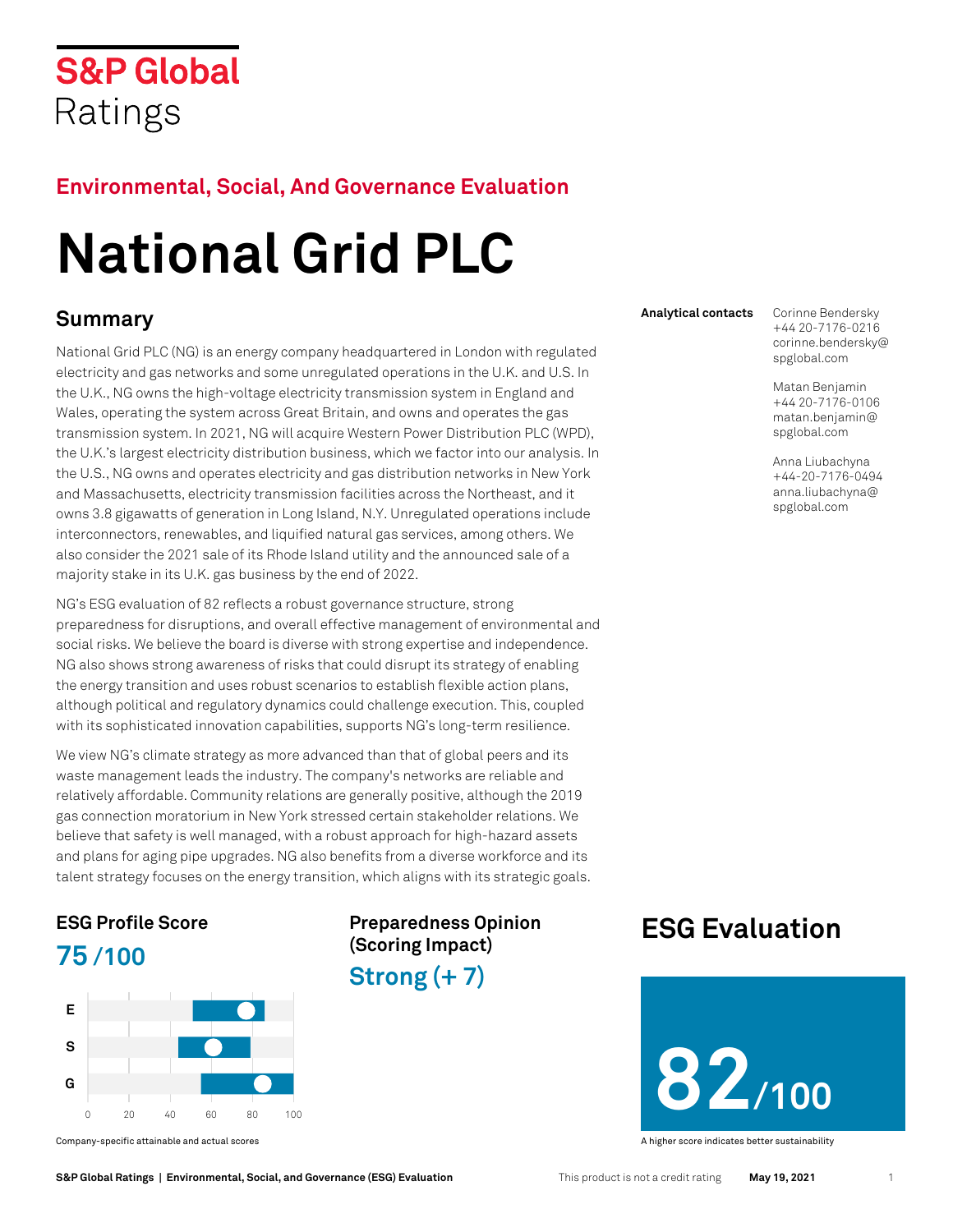## **Component Scores**

|                              | <b>Environmental Profile</b>  |               | <b>Social Profile</b>        |                               |               | <b>Governance Profile</b>             |                                    |                |
|------------------------------|-------------------------------|---------------|------------------------------|-------------------------------|---------------|---------------------------------------|------------------------------------|----------------|
| <b>Sector/Region Score</b>   |                               | 36/50         | <b>Sector/Region Score</b>   |                               | 29/50         | <b>Sector/Region Score</b>            |                                    | 35/35          |
|                              | Greenhouse<br>gas emissions   | <b>Strong</b> | ⚠                            | Workforce and<br>diversity    | Strong        | ್ಲೆಸ್ಗೆ<br>ಸಿಸ್                       | Structure and<br>oversight         | <b>Strong</b>  |
| $\mathbb{H}$                 | Waste and<br>pollution        | Leading       | ΥĒ<br>$\checkmark$           | Safety<br>management          | <b>Strong</b> | 4   4                                 | Code and values                    | <b>Strong</b>  |
| الڪُه                        | Water use                     | Good          | <b>H</b><br>⚠                | Customer<br>engagement        | Good          | 心少                                    | Transparency<br>and reporting      | <b>Strong</b>  |
| ⊛<br>Κ⊛                      | Land use and<br>biodiversity  | <b>Strong</b> | ∧                            | Communities                   | Good          | F≘Ω                                   | Financial and<br>operational risks | <b>Neutral</b> |
|                              | General factors<br>(optional) | None          | Ѧӻѱ                          | General factors<br>(optional) | -3            | Åℿ                                    | General factors<br>(optional)      | $-2$           |
| <b>Entity-Specific Score</b> |                               | 41/50         | <b>Entity-Specific Score</b> |                               | 32/50         | <b>Entity-Specific Score</b><br>50/65 |                                    |                |
| E-Profile (30%)              |                               | 77/100        | S-Profile (30%)              |                               | 61/100        | G-Profile (40%)                       |                                    | 85/100         |
|                              |                               |               |                              |                               |               |                                       |                                    |                |

**[ESG Profile](#page-2-0) (including [any adjustments\)](#page-2-0) 75/100**

Awareness **Excellent** Assessment **Excellent** Action plan **Excellent**

Culture **Good** Decision-making **Good**

## **Preparedness Summary**

NG is strongly prepared to remain resilient as the energy system decarbonizes to meet global climate commitments. Its long-term strategic priorities focus on enabling the energy transition, delivering to customers efficiently, enhancing organizational capabilities, and empowering talent. Its long-standing strategic focus on climate change and its deliberate emphasis on maintaining flexible action plans help NG to pivot nimbly as regulations change and new technologies become commercially viable. However, decision-makers must manage political agendas and regulatory dynamics when executing strategic priorities. Nonetheless, the group continues to innovate and invest in new techniques and technologies to foster greater penetration of renewable energy into electricity systems and low-carbon alternatives for its gas network. These factors reinforce NG's ability to navigate and adapt its system to remain resilient to the disruptive forces facing its industry, in our view.

## <span id="page-1-0"></span>**Preparedness Opinion (Scoring Impact) Strong** (+ 7)



Note: Figures are subject to rounding.

**Capabilities**

**Embeddedness**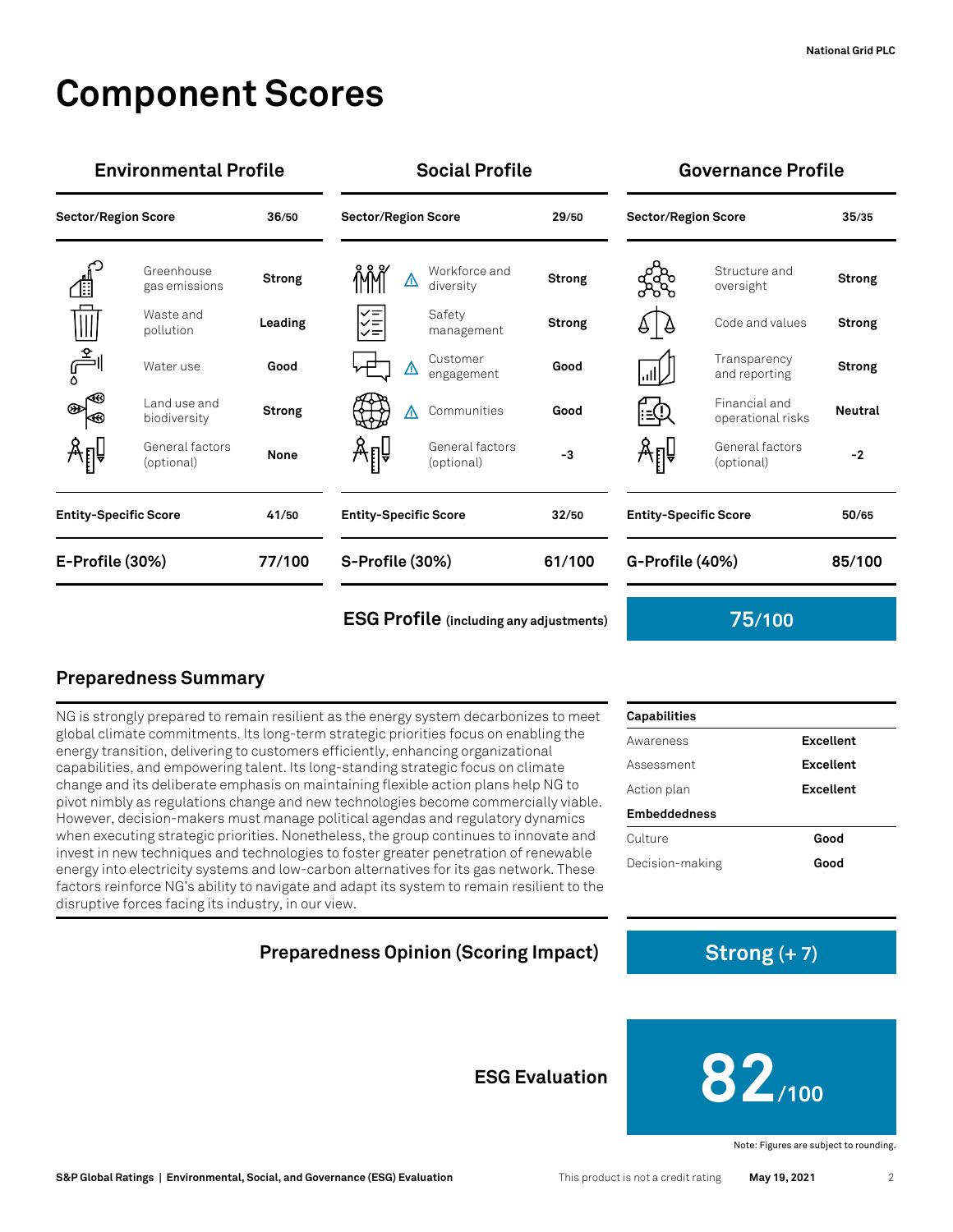## <span id="page-2-0"></span>**Environmental Profile Profile Profile Profile**

### **[Sector/Region Score](#page-6-0) (36/50)**

NG operates mainly in the electric grid (about 70% of assets) and gas utility (30%) sectors. The energy transition is the most material environmental risk for these sectors given toughening greenhouse gas (GHG) regulations globally. They also face waste impacts from construction activities, along with land and biodiversity impacts on distribution corridors. Climate impacts, which can damage assets and disrupt operations, also pose a material risk and we factor in moderate natural disaster exposure for NG's operations in the U.S. (45% assets) and U.K. (55%).

## **Entity-Specific Score (41/50)**

Note: Figures are subject to rounding.





Greenhouse gas emissions



**Strong Leading Good Strong None**



pollution Water use Land use and Land use and<br>biodiversity General factors

Ѧҏѱ

**NG is more advanced than global peers in the energy transition**. We anticipate its GHG emissions will continue to decline (after a 70% drop from 1990-2020) and remain below those of peers. The company set incremental targets to reduce emissions 80% by 2030 and 90% by 2040 versus 1990 levels, with net zero by 2050. We view this as ambitious yet realistic as regulations drive regional power systems to decarbonize. NG is also decarbonizing its gas network and the heating sector through efficiency, demand response, and leak-prone pipe replacement programs. It is also exploring heat and gas alternatives, such as hydrogen, which is more advanced than non-European peers, but is in early stages. We believe stranded assets remain a long-term risk if no viable gas decarbonization pathways are found, but NG plans to reduce its U.K. gas exposure through the announced sale of a majority stake in its U.K. gas business, which mitigates this risk somewhat. We expect NG's leakage of sulphur hexafluoride (SF6) from electrical equipment (modestly above peers) will decline to average levels as it phases out assets and introduces SF6 free technologies. Its investments in offshore renewable interconnectors and the 2019 acquisition of renewables developer Geronimo Energy further support GHG mitigation, while its investments in electric vehicle charging enable transport decarbonization. NG also assesses physical climate risk impacts and extreme weather and has systematic initiatives to improve asset resilience, including storm hardening in the U.S. and flood mitigation in the U.K.

**NG is a leader in establishing and embedding circular economy principles in waste management practices**. It achieved its 2020 target to reuse or recycle 100% of recovered assets, a more ambitious target than peers. NG also diverts most construction waste from landfills. Material scarcity issues are evaluated using a detailed assessment tool before sourcing and NG works with suppliers on circular principles to design assets to be disassembled, repaired, or reused at end of life. We view this engagement as industry leading.

**NG's approach to land management is also more advanced than peers** and emphasizes delivering environmental value. It differentiates itself through its natural capital assessment protocol for nonoperational land at U.K. sites, which provides an indicative financial value of ecosystem services and guides mitigation and enhancement strategies. In the U.S., NG plans to use quantitative and qualitative approaches to improve habitat conditions.

The environmental impacts of electricity transmission and distribution are largely similar, and in our view, WPD's environmental management approach aligns well with NG's.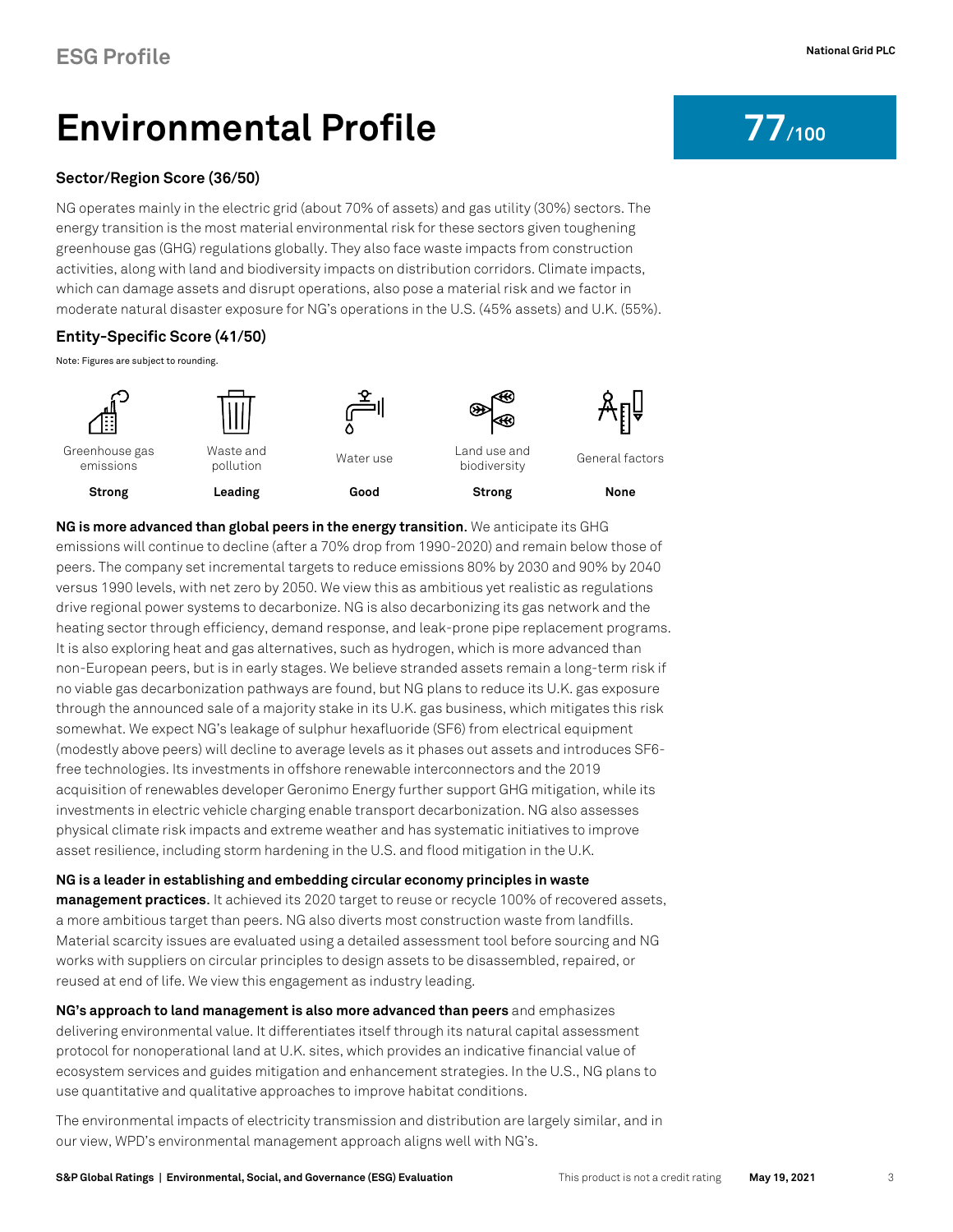## **Social Profile** 61/100

### **[Sector/Region Score](#page-6-0) (29/50)**

The most material social risks for the electric grid and gas utility sectors involve maintaining reliable and affordable networks. Community relations can also be material, especially during network upgrades. Safety is generally well managed, but high-impact events can occur. Strikes from largely unionized workforces, aging talent, and skills shortages also pose risk.

### **Entity-Specific Score (32/50)**

Note: Figures are subject to rounding.

| Workforce and<br>diversity | Safety<br>management | Customer<br>engagement | Communities | General factors |
|----------------------------|----------------------|------------------------|-------------|-----------------|
| <b>Strong</b>              | <b>Strong</b>        | Good                   | Good        | -3              |

**NG maintains reliable and relatively affordable networks** that meet strict regulatory standards. Reliability is in line with the industry, as measured by standard outage duration. U.K. tariffs will likely continue facing regulatory scrutiny, which will ensure rates remain affordable. The WPD acquisition will extend NG's reach to U.K. electricity suppliers, which adds some social risk, but we believe that WPD performs well on reliability and affordability metrics, which bolster end-user satisfaction. In 2019, NG's electric network in England and Wales had a major power outage. While NG was found to not be at fault, it had reputational effects. NG also experienced adverse reactions when it introduced a six-month moratorium on New York gas connections in 2019 due to system integrity and gas supply constraints. The event was highly publicized and politicized, risking its license to operate its downstate gas franchise, but NG settled with regulators to compensate affected customers and upgrade assets (about \$35 million) and has delivered new initiatives to support customer requirements. Nonetheless, bills in New England are largely affordable, if higher than national averages, although low-income assistance is offered. Moreover, NG's proactive and increasingly digital systems have helped steadily improve customer satisfaction, but it faces headwinds with New York customers.

**Community relations are generally positive** and its framework for monitoring reputational issues is more developed than peers. However, NG operates in densely populated areas, which exposes it to heightened risk of community tensions. Its New York gas supply proposals drew local opposition and NG faces challenges balancing system reliability and local preferences. Gas system upgrades might further strain community relations, especially in New York where there is strong support to transition from fossil fuels. That said, we view favorably NG's collaboration with key New York City stakeholders to detail pathways for citywide decarbonization.

**NG has a strong safety record**, with workforce injury rates better than industry averages. We expect this to continue as NG replaces aging gas pipelines. Moreover, its safety management for high-hazard assets is more sophisticated than peers.

**NG's robust talent management strategy** focused on skills to support its net-zero objective is more targeted than many peers and its emphasis recruiting graduates interested in the energy transition supports talent attraction. Turnover rates are average (9.8%) but talent is more diverse by gender (25%), ethnicity (18%), and age (43 average) than global peers. NG experienced a costly (\$362 million), protracted labor dispute with two Massachusetts unions in 2019, but it resolved it and we do not expect this to recur since the most contested terms were settled. Our analysis factors in the reputational effects of NG's sometimes contentious public negotiations with key stakeholders, which could affect its social profile.

**S&P Global Ratings | Environmental, Social, and Governance (ESG) Evaluation** This product is not a credit rating **May 19, 2021** 4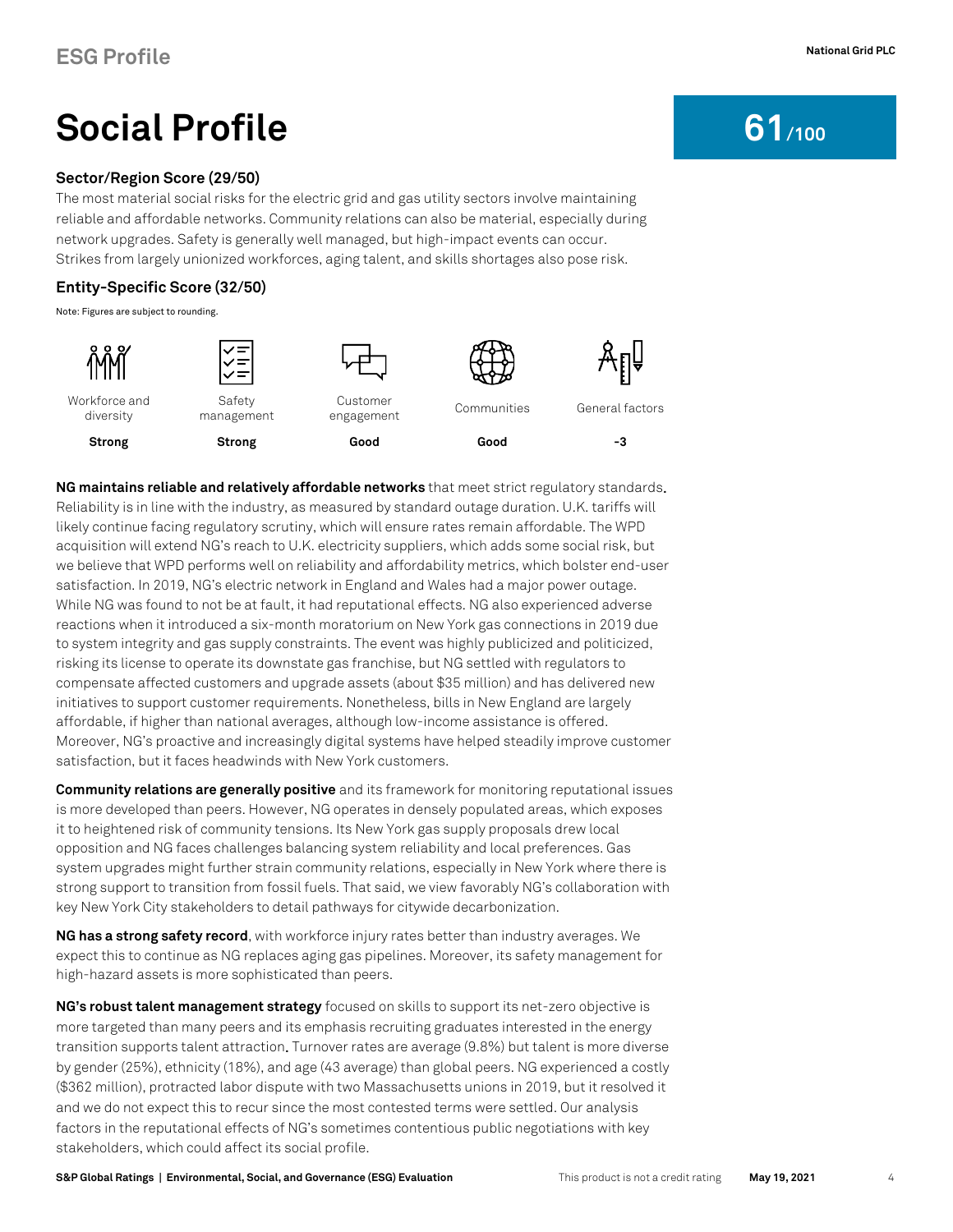## **Governance Profile** 85/100

### **[Sector/Region Score](#page-6-0) (35/35)**

NG is a public company, headquartered in the U.K., which has strong institutions and corporate governance practices that follow a code regarded as best practice internationally.

### **Entity-Specific Score (50/65)**

Note: Figures are subject to rounding.



**NG's governance features an effective board composition and governance practices** that align with international best practices. The board is very engaged and is highly independent (75% overall, most committee chairs are independent) and diverse by gender (39% women) and ethnicity (8% non-white). Director origins represent NG's operational territories (eight British, five American), their skillsets reflect business needs, tenures are relatively well balanced (four-year average with nine-year limits), and succession planning is robust. This helps maintain effective oversight, independence, and continuity. The company also conducts extensive annual board evaluations and establishes improvement plans to ensure members have relevant skills, with a tailored induction program and continuous development throughout their tenure, which we view as best practice. In addition, NG ensures ongoing dialogue between the board and employees, which gives members more insight into daily operations to support more effective oversight.

**NG has established a strong and coherent values framework across its footprint** that meets global standards. The company's clearly articulated values support its vision of being at the heart of a clean, fair, and affordable energy future. In our view, this framework is relevant, aligned with environmental and social values, and applied in practice via its decarbonization programs and green financings. Executive remuneration is in line with industry standards and incentives largely reinforce its strategy, with variable pay linked to financial and operational targets. About 65% of total executive pay is issued in shares vesting over two to three years, and high shareholding requirements ensure leadership maintains a long-term view. NG also established extensive policies for ethical behavior and has a coherent code of conduct applied across its operations and supply chain, with training and mechanisms to ensure compliance.

**Disclosure and reporting practices are more comprehensive than global peers,** covering a wide range of financial and nonfinancial metrics, policies, governance information, and taxation issues. NG releases an integrated annual report that merges financial and sustainability information. Sustainability metrics have been reported consistently since 2001, which enables historical analysis. Financial disclosures are in line with peers, with no major restatements. In addition, NG has issued Task Force on Climate-Related Financial Disclosures reports for three years. NG's sustainability disclosure for U.K. operations is extensive, although U.S. reporting is not as detailed. While the quantity of disclosures is vast, information is dispersed across various reports and places.

We factor our view of NG's relationships with regulators, especially in the U.K., which are constructive, but like other large U.K. utilities, tend to be more strained than global peers.

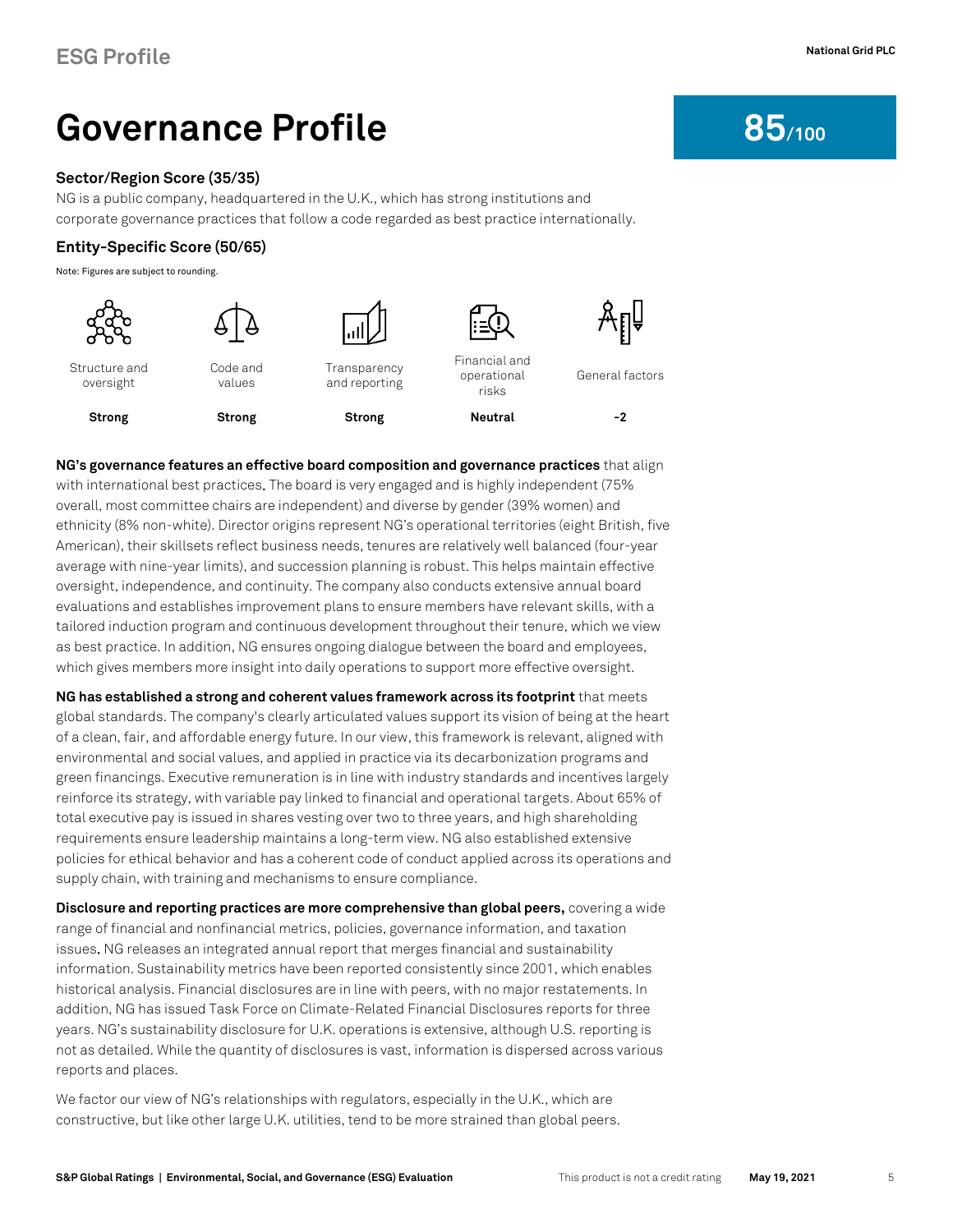## **Preparedness Opinion Strong**

# **(+ 7)**

### **Preparedness Low Emerging Adequate Strong Best in class**

**NG is strongly prepared to remain resilient as the energy system decarbonizes** to meet global climate ambitions. The company's long-term strategic priorities involve enabling the energy transition while delivering to customers efficiently, enhancing organizational capabilities, and empowering its talent. Its long-standing strategic focus on climate change and its deliberate emphasis on maintaining flexible action plans enable NG to pivot nimbly as regulations change and new technologies become commercially viable. The group continues to innovate and invest in new techniques and technologies to foster greater penetration of renewable energy into electricity systems and low-carbon alternatives for its gas network. These factors reinforce NG's ability to navigate and adapt its system to remain resilient to the disruptive forces facing its industry.

**Climate change, social and political dynamics, and technological disruptions** are key areas of focus for a board that demonstrates a keen and nuanced understanding of NG's dynamic risk landscape. Using advanced scenarios, which involve considering risks individually and in clusters, the board explores the cumulative impact and interdependencies of risks and how they might affect the resilience of NG's business model. This, coupled with board members' diverse expertise in areas such as cyber risk and technology, support flexibile strategic thinking and inform its deliberate approach to embedding optionality in strategic plans. For example, it is exploring a range of long-term plans to decarbonize its natural gas business, including hydrogen blending, renewable natural gas from food waste, and other pilot projects to test the feasibility of various gas alternatives. This ultimately enables NG to adapt its strategic execution as market, technology, and regulatory dynamics evolve.

**Sustainability is core to NG's long-term strategy and guides its strategic investments.** This includes its development of interconnectors that link the U.K, with France, Belgium, the Netherlands, Norway and Denmark which will enable 90% of imported energy to come from renewables by 2030. We also expect its acquisition of WPD will strengthen NG's role in driving the U.K.'s net-zero ambitions by expanding access to the U.K. electricity value chain and facilitating energy efficiency and other low-carbon initiatives via electricity suppliers and with end users.

**NG's highly innovative capabilities further enhance its strategic objectives.** NG focuses on emerging opportunities in clean energy innovation, competitive energy transmission, offshore wind, and carbon capture, usage, and storage. Through NGV, its non-networks operations business, NG learns about new innovations and develops and invests in energy projects, technologies, and partnerships that reinforce and accelerate its clean energy objectives. For example, NG is leveraging its subsea electricity cables expertise for Revolution Wind, a 704 megawatt, U.S.-based offshore wind project. NG is also partnering in Zero Carbon Humber, a consortium exploring a carbon capture, usage, and storage system and hydrogen production facility to form the first zero-carbon industrial cluster. It also emphasizes employee-led innovation through initiatives such as entrepreneur-led speaker series and employee immersions, to develop entrepreneurial leaders. Talent attraction emphasizes its decarbonization goals, which might support some cultural shifts as new recruits are embedded, but its large scale across the U.S. and U.K. may impede how fast it can shift its workforce culture, in our view.

### **NG is subject to regulatory scrutiny for capital expenditures and must manage political**

**agendas,** which could affect strategy execution. In some cases, short-term political tenures might interfere with long-term asset planning, but the board monitors these dynamics closely.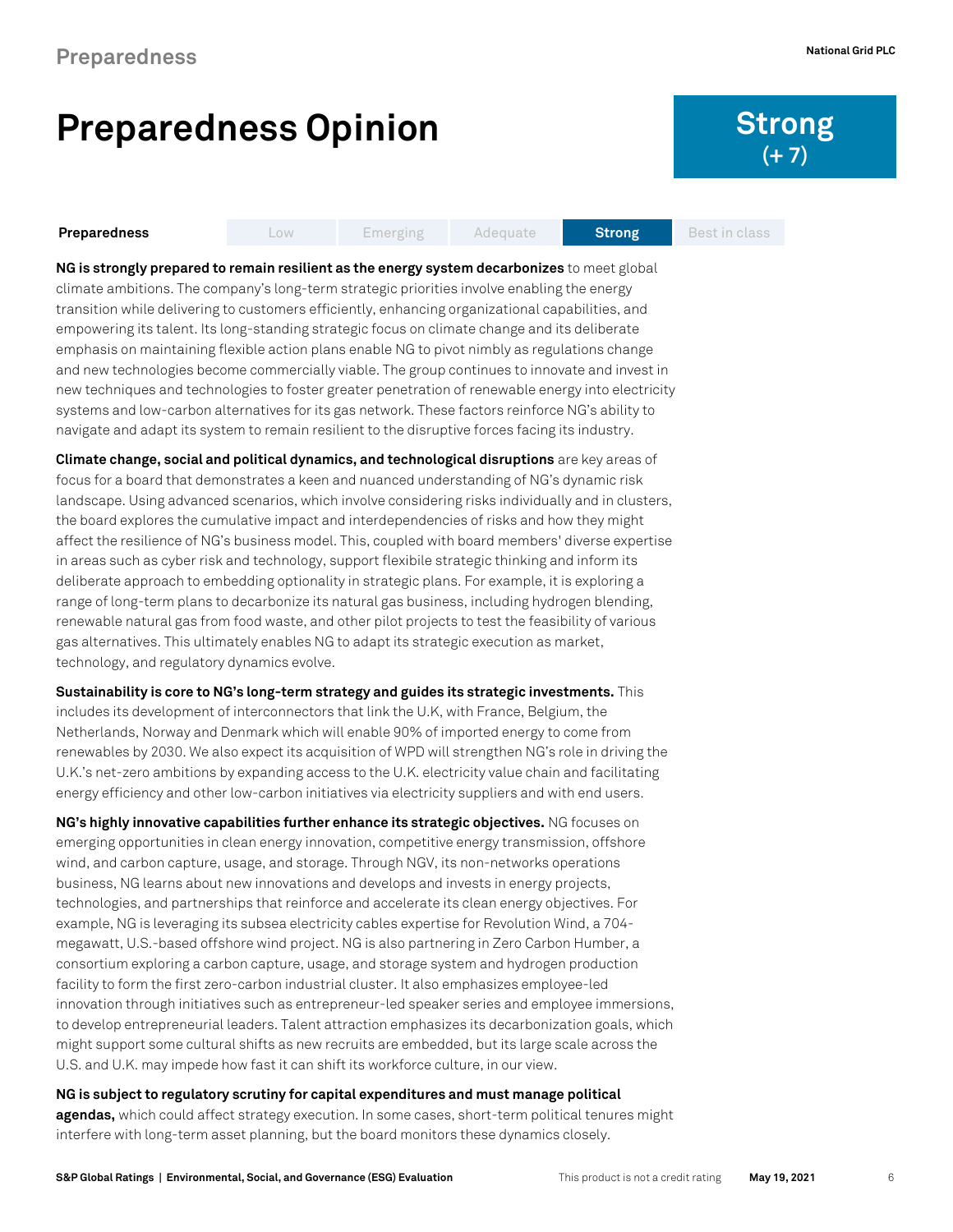## <span id="page-6-0"></span>**Sector And Region Risk**

| Primary sector(s)           | Utility networks |  |  |
|-----------------------------|------------------|--|--|
|                             | U.K.             |  |  |
| Primary operating region(s) | U.S              |  |  |

## **Sector Risk Summary**

We base our sector analysis on NG's operations in the utility networks sector, which we split across the electric grid and gas utility subsectors based on the breakdown of NG's asset base. We have factored the planned acquisition of WPD, the sale of its Rhode Island business, The Narragansett Electric Co., and the sale of a majority stake in National Grid Gas PLC into our sector breakdown.

## Environmental exposure

The regulated utility network sector's exposure to environmental risks stems from its infrastructure assets and exposure to the environmental characteristics of entities across value chains. These networks are generally viewed as having high responsibility for ensuring clean water and air and helping to transition to a lower carbon economy. While electric, gas, and water networks each have unique environmental risk drivers, the most material environmental risks facing these subsectors are the physical effects of climate change and mitigation policies. Each subsector also faces some land-use risk; as they grow, they risk encroaching on habitable or undeveloped lands that are more exposed to biodiversity issues in some parts of the world. Electric and gas utilities are exposed to significant energy transition risks, indirectly, through their upstream partners. These risks to networks are moderated, at least financially, by the regulatory support they enjoy and their ability to absorb costs through rate increases. However, less direct reputational effects can be significant given utilities' strong brand recognition. For electric transmission and distribution networks, the physical effects of climate change, including more frequent and severe wildfires, storms, hurricanes, and tornadoes, have the potential to disrupt the functioning of critical equipment and processes. Battery storage has its own set of environmental risks, stemming from mining and end-of-life disposals of materials used in battery units. For natural gas networks, we focus on gas explosions and leaks that emit highly potent greenhouse gases and may adversely affect local biodiversity, leading to costly penalties and reputational damage.

## Social exposure

The regulated utility network sector plays a crucial community role by providing essential services that must remain affordable and reliable to ensure conciliatory regulatory and customer relationships. This is the essence of utilities' social license to operate. However, as infrastructure ages, utilities must also ensure safety as leaks, explosions and fires can yield very material financial and reputational consequences. Governments and regulators focusing increasingly on affordability, which we believe could create barriers to regulated networks' cost recovery. This is especially so in areas facing upward cost pressures from ongoing high investments in renewables and grid strengthening. Longer term, increased costs and improved solar and battery technology could result in some downstream residential, commercial, and industrial customers partially defecting from electric utilities. Utilities also face significant workforce issues. Amid an unrelenting energy transition, electric utilities, specifically, must develop employee bases with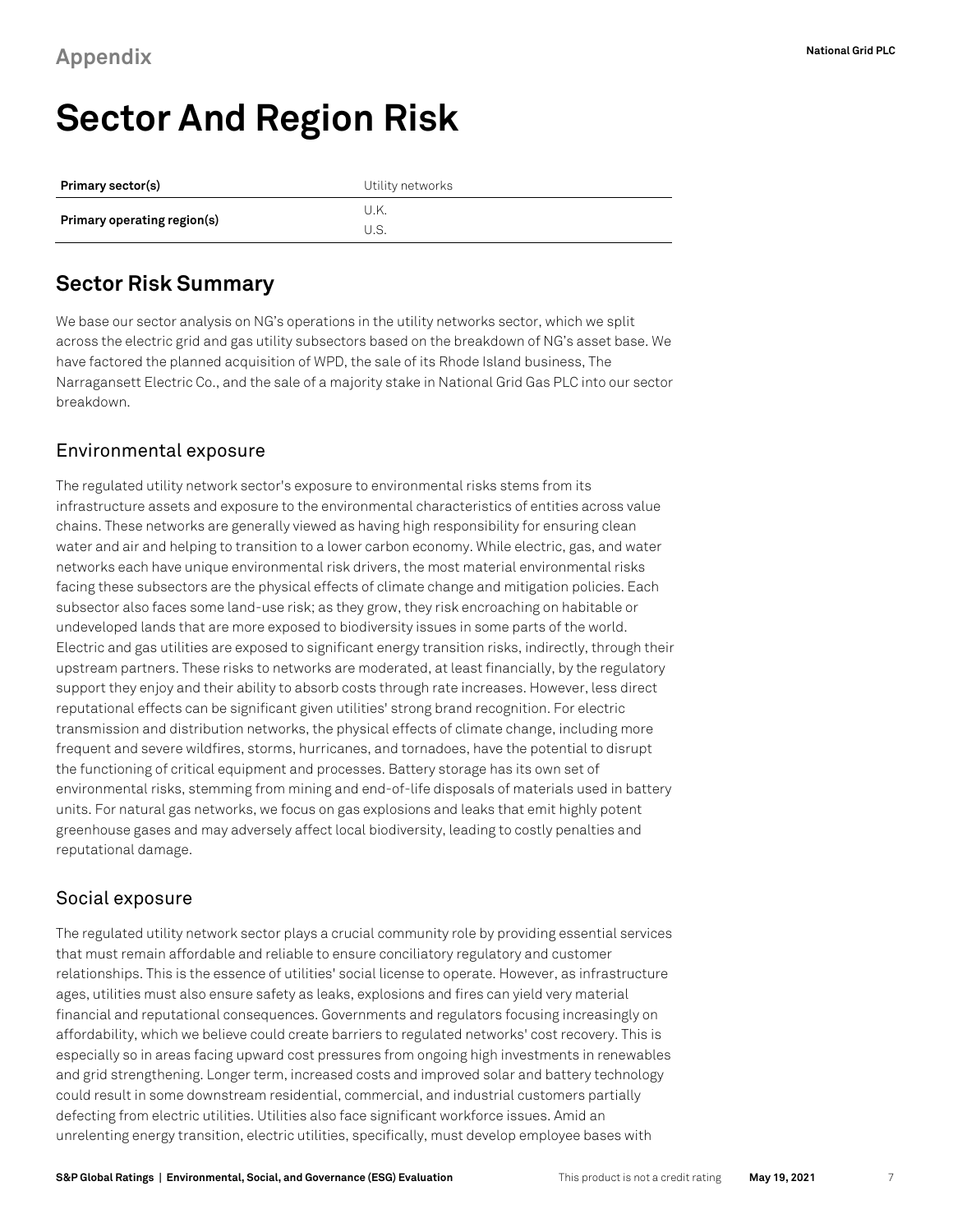## **Appendix National Grid PLC**

appropriate skills to operate the grid of the future, as well as retain employees. Given the sector's high unionization, companies have to focus on labor-relations management to avoid labor disruptions and related costs. Given that utilities are local in nature, they play a prominent role in communities and have large numbers of local employees. This can often result in regulatory support, but also carries a responsibility to contribute to the community and support low income customers, as well as tactfully mitigating disputes around land use as they expand. Finally, given the social responsibility of providing continuous electricity, gas, and water supply, preventing any risk that could lead to a power blackout or water shortage is an important consideration. Cyberattacks are therefore increased threats for the sector, more so than in many other sectors.

## **Regional Risk Summary**

Our regional risk analysis is based on NG's operations located in in the U.K. and U.S. based on the breakdown of assets which reflects the planned acquisition of WPD, the sale of The Narragansett Electric Co., and the sale of a majority stake in National Grid Gas PLC.

## U.K.

The U.K. benefits from strong institutions and corporate governance practices. This includes robust and independent institutions and high rule-of-law standards, as well as very low actual and perceived levels of corruption. Governance guidelines are primarily based on the U.K. Code of Corporate Governance published by the Financial Reporting Council (FRC) and updated in 2018. The revised and strengthened code provides a broad set of recommendations including executive remuneration and board composition, follows a comply-or-explain model, and is widely regarded as best practice internationally. The recent version strengthened provisions on the role of the audit and nomination committees, chair tenure, and stakeholder engagement. An updated version of the U.K. Stewardship Code published by the FRC also came into effect on Jan. 1, 2020. It sets out principles for investors. Overall levels of corporate disclosure on ESG are strong and the country benefits from a very active institutional investor base, which has been fuelling the demand for better disclosure and corporate engagement. Legislation that took effect in 2019 will also require pension funds to disclose the financial risks they face arising from ESG factors.

### U.S.

With robust institutions and rule-of-law standards, the U.S. demonstrates many strong characteristics but lags several other countries with respect to ESG regulations and social indicators. Income inequality is higher than in other OECD countries and has been so for over a century. Social services are similarly less generous than in most wealthy countries. Governance is characterized by a very stable political system, strong rule of law, a powerful judiciary, and effective checks and balances. Conditions of doing business are generally high. The U.S. follows a rules-based approach to corporate governance focused on mandatory compliance with requirements from the major exchanges (NYSE and NASDAQ) as well as legislation. State corporate law is also a key source of corporate governance, particularly Delaware where over half over all U.S. listed companies and close to 70% of Fortune 500 companies are incorporated. Exchanges mandate high standards of corporate governance. The NYSE requires companies listing on its exchange to have boards made up of a majority of independent directors and have separate remuneration and nomination committees. However, formal requirements on ESG reporting are not as established as they are in European countries. While a growing number of companies have an independent chair, the combination of CEO and chair roles is still popular. This can undermine management oversight. Remuneration continues to be a contentious point because U.S. executive pay dwarves global pay levels. The CEO-to-worker pay ratio is everincreasing, leading to social tensions and shareholder criticism.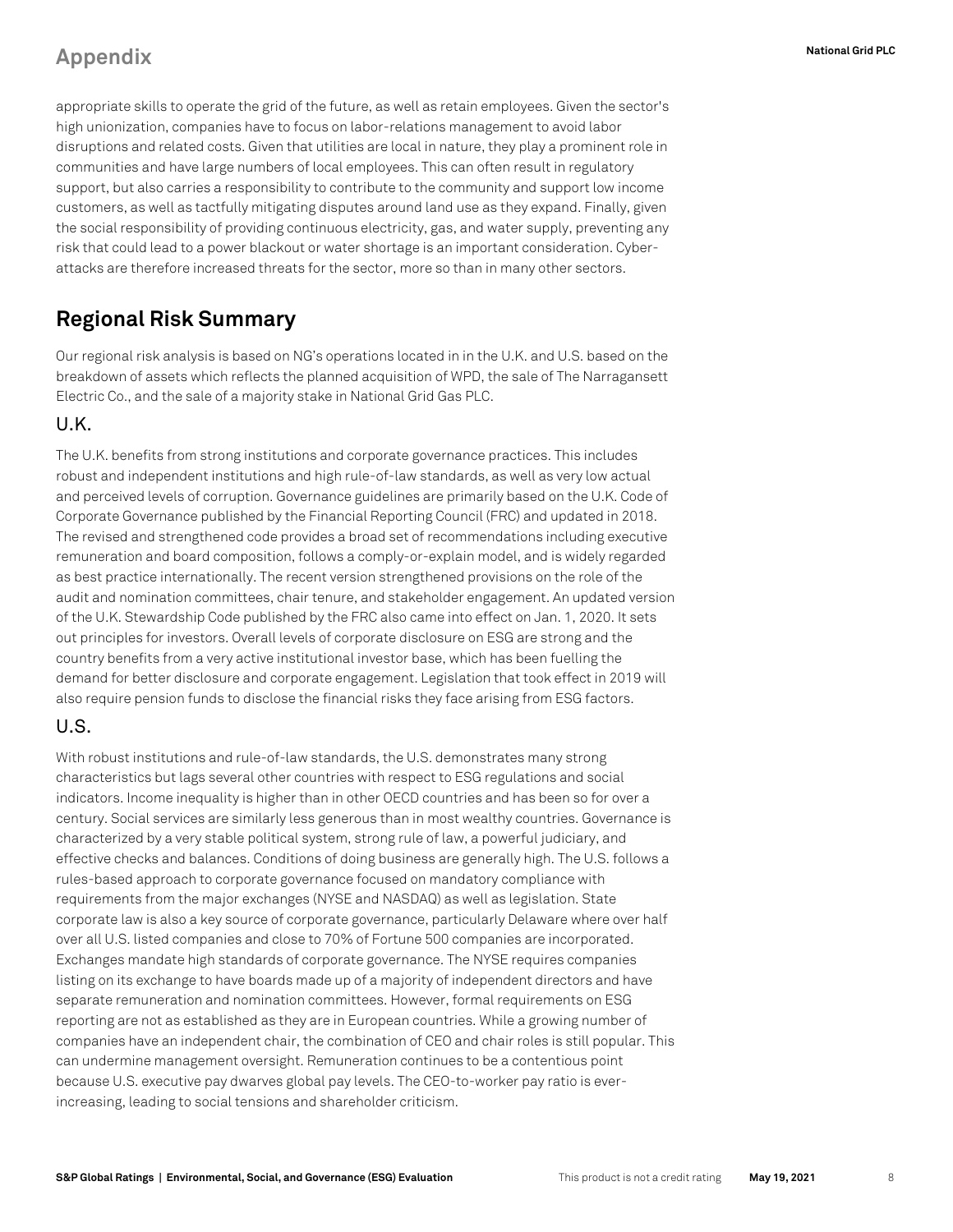## **Related Research**

- − Environmental, Social, And Governance Evaluation: Analytical Approach, Dec. 15, 2020
- − The ESG Risk Atlas: Sector And Regional Rationales And Scores, July 22, 2020
- − Our Updated ESG Risk Atlas And Key Sustainability Factors: A Companion Guide, July 22, 2020
- − How We Apply Our ESG Evaluation Analytical Approach: Part 2, June 17, 2020

*This report does not constitute a rating action.*